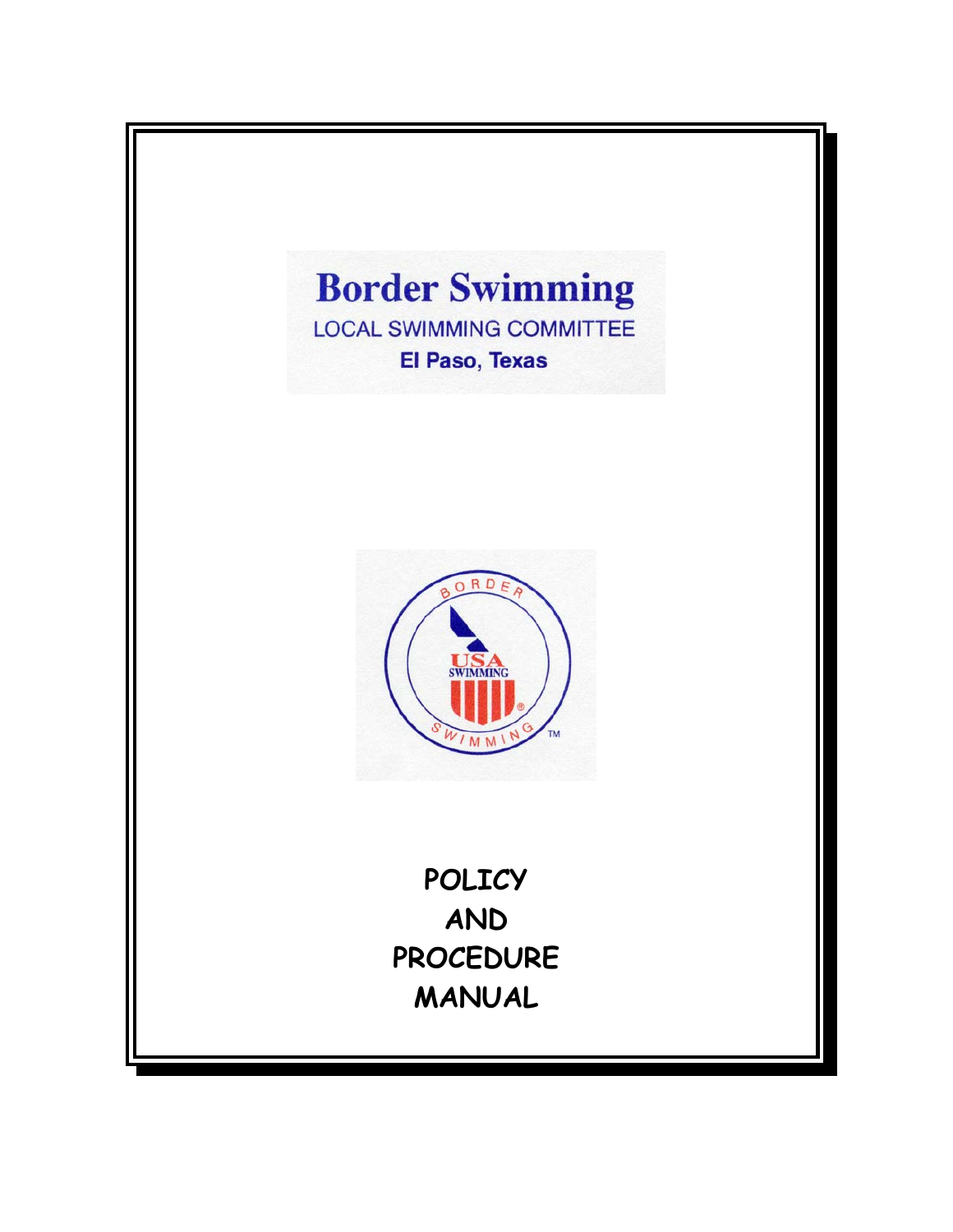## **TABLE OF CONTENTS**

Border Swimming Mission Statement

Registration Policy & Procedure

Sanction Policy & Procedure

Records Policy & Procedure

Officials Policy & Procedure

Election Policy & Procedure

Transfer Policy & Procedure

Technical Planning Policy & Procedure

Financial Policy & Procedure

 Safety Policy & Procedure Job Descriptions Request for Sanction Form Meet Reconciliation Form House of Delegate Representative Form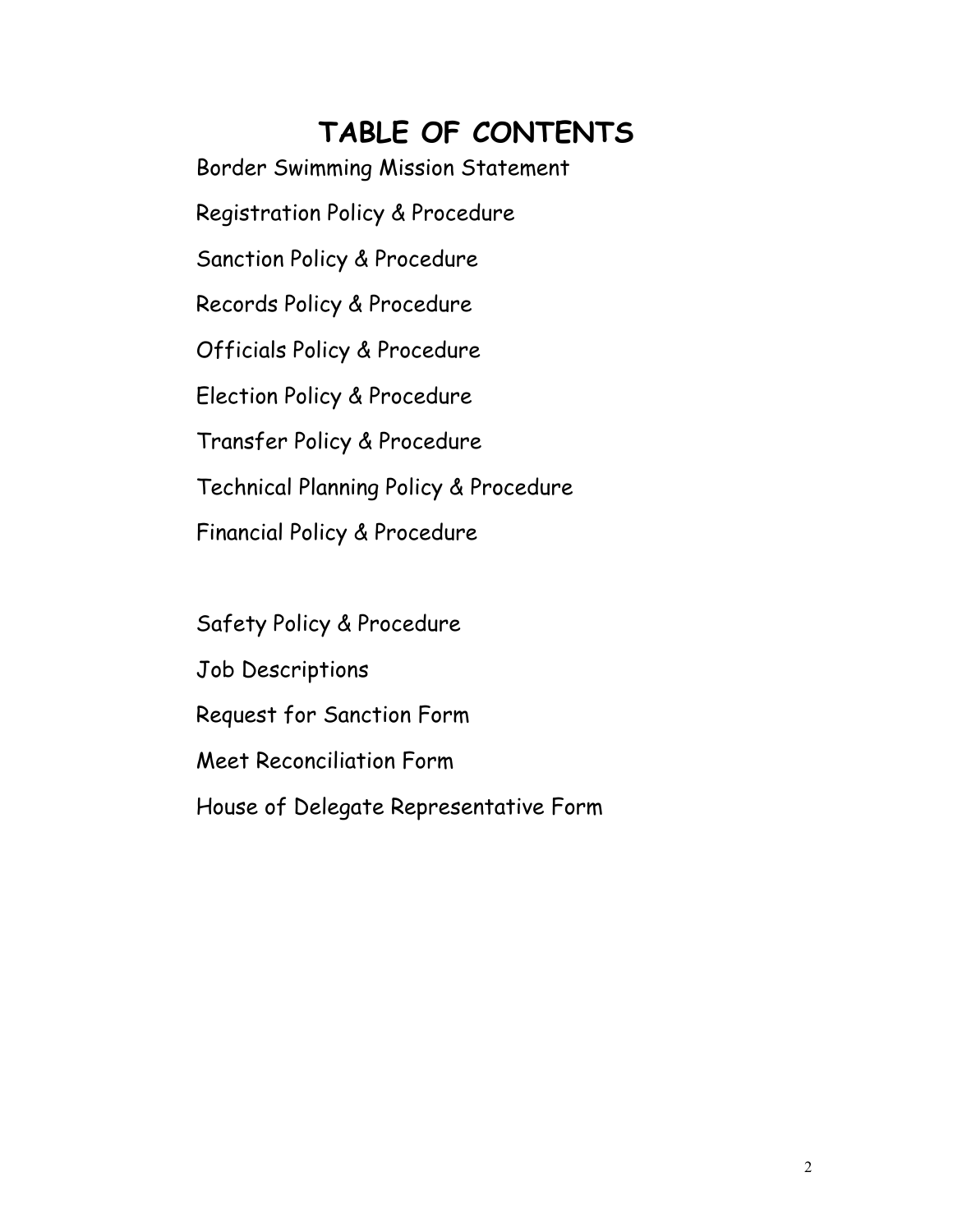## **Border Swimming - LSC**

It is our vision to become the means by which US Swimming develops, grows, and is sustained in the Border Region for the benefit of the athletes, parents, coaches, teams, and community.

It is our mission to promote, expand, and maintain participation through organized publicity and communications programs, improvements in the local swimming environment, and athlete sponsorship at the national level; develop participants via clinics and workshops for athletes, parents, coaches, teams, and officials; and assist and guide local swimming committee members by performing the necessary organizational management and administrative duties as required by US Swimming.

Border Swimming will provide a positive environment that encourages the development of self-confidence, discipline, perseverance, and pride; promote the qualities of teamwork, good sportsmanship, and personal dedication; and provide quality programs for all age groups and ability levels while encouraging participation of the family in all facets of competitive swimming.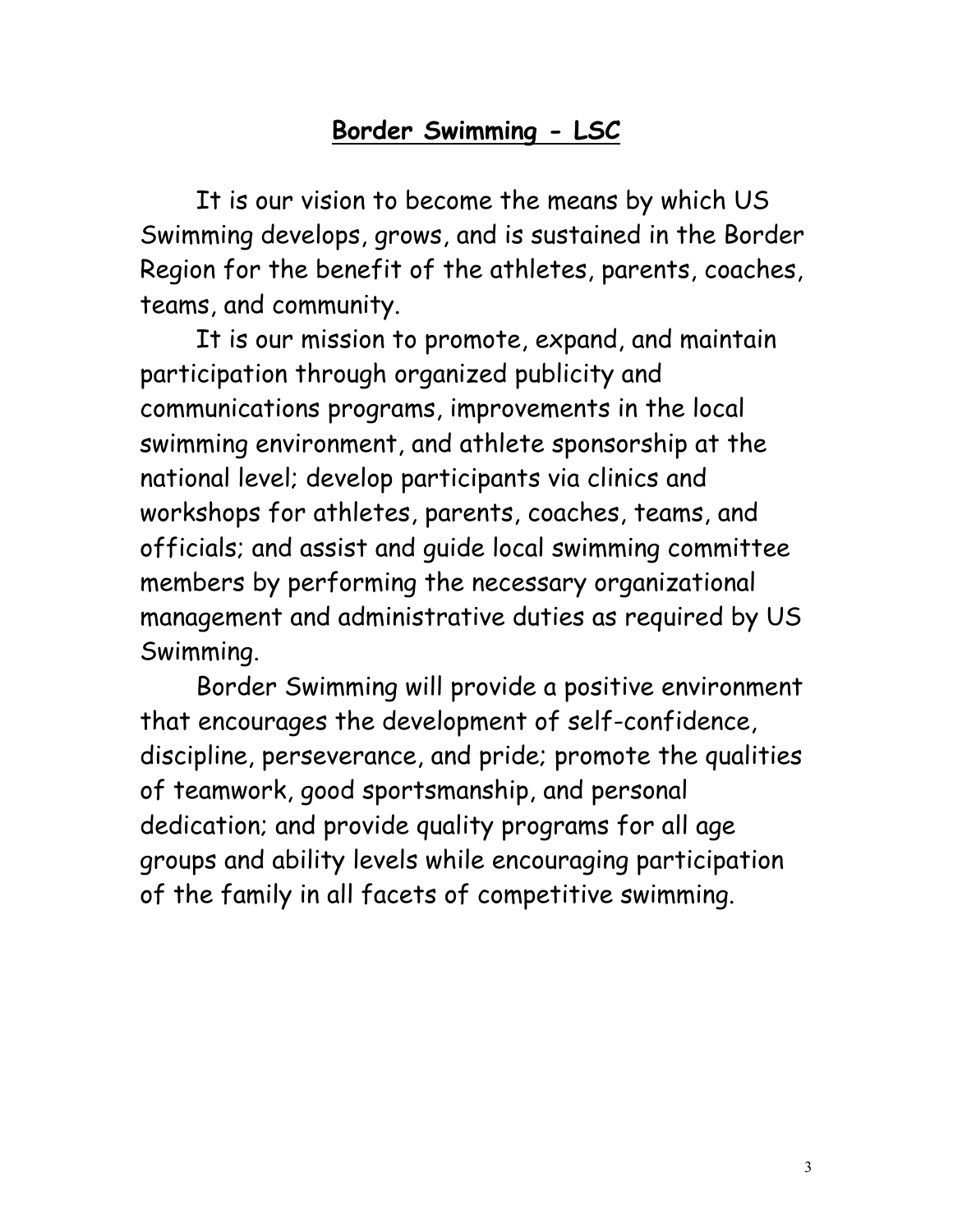## POLICIES AND PROCEDURES OF BORDER SWIMMING, INC.

Border Swimming, Inc. in order to support our vision and mission of swimming in the Border region will support and follow the following operational policies and procedures.

#### **Policy:**

All athletes, coaches, clubs, and interested non-athletes shall be registered with United States Swimming (USA-SWIMMING). Athletes may be registered with USA-SWIMMING or FINA, but not both organizations at the same time. The annual registration period shall begin in September. The registration is valid through the following December.

Any club that enters an athlete in a Border/USA-SWIMMING sanctioned event and signs a statement attesting that the athlete is registered and is not, will be fined \$100.00 per event the athlete is entered.

Upon expiration of either CPR,  $1<sup>st</sup>$  aid, or Coaches Water Safety OR if a  $1<sup>st</sup>$  year coach fails to complete the  $1<sup>st</sup>$  year coach certification through ASCA the club and coach will receive a letter from Border Swimming, Inc. notifying them that the coach is no longer certified to be on deck at either practice or at a meet. The letter will also state that the club will be fined \$250 and the coach \$100 unless they respond with valid reasons that they should not be fined. The letter will also state that the club will not receive any sanctions, and any sanction they currently have will be withdrawn until the fine is paid. Any club who permits a coach to continue to coach on deck at practice acknowledges that they have lost all insurance coverage through USA-Swimming and that they are also at risk of having their membership with USA-Swimming terminated.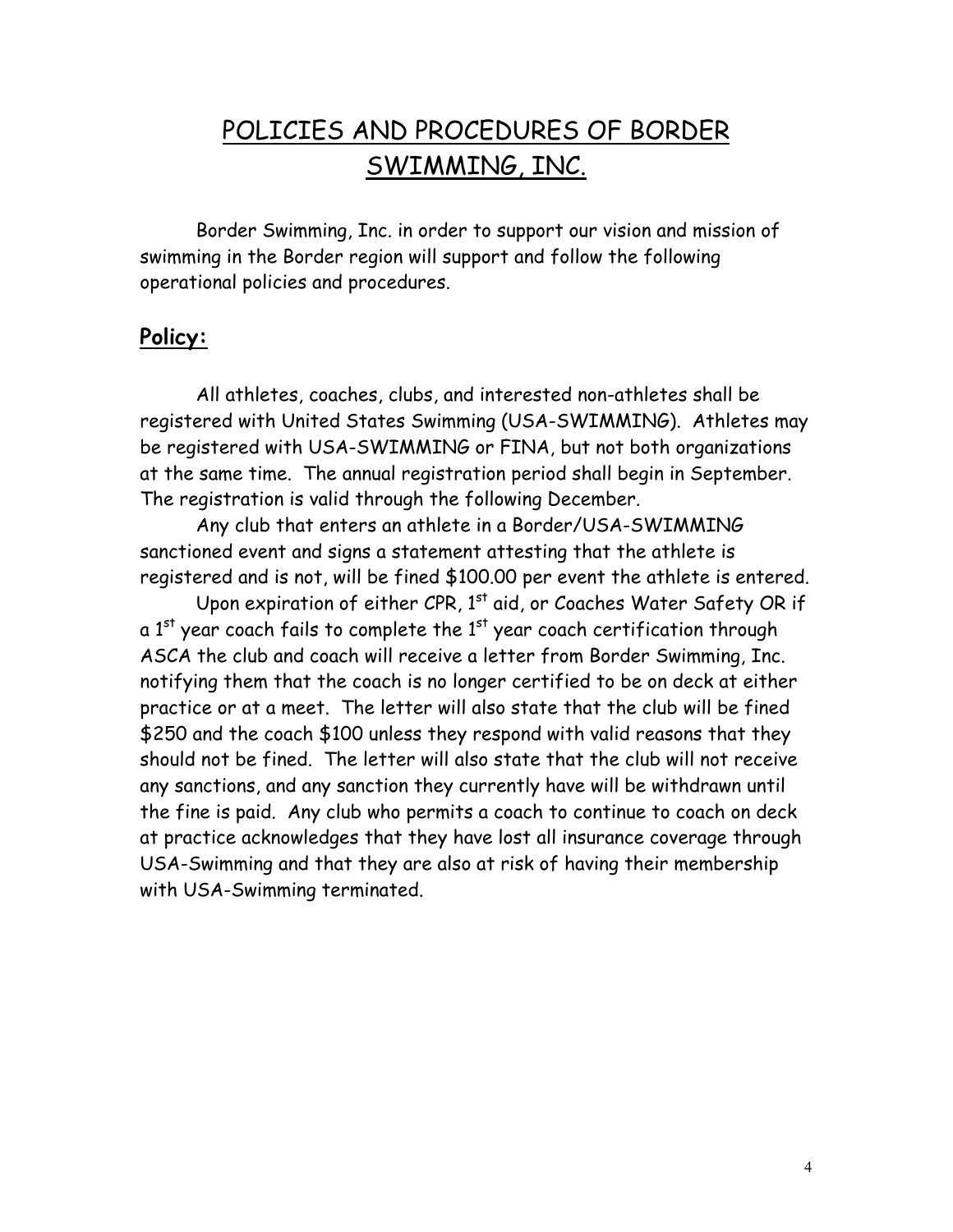#### **Procedure:**

- Athletes: All athletes will receive an official registration form. The athlete or the parent will complete the entire form and return it with a check to either their team Registrar or the Membership/ Registration Coordinator of Border Swimming. All new athletes must register within two (2) weeks of joining a Border Swimming club. All returning athletes must be registered by December 31st.
- Non-Athletes: All non-athletes will receive a non-athlete official registration form from the Membership/Registration Coordinator. The non-athlete will complete the entire form and return it to the Membership/Registration Coordinator with a check.
- Coaches: All coaches will receive a non-athlete official registration form from the Membership/Registration Coordinator. The coach must complete the entire form and return it with copies of the front and back of their current certification cards for CPR, First Aid, and Coaches Water Safety and a check.
- Clubs: All Border Swimming, Inc. clubs will receive a registration packet from the Membership/Registration Coordinator with complete instructions on registration for their club, coaches, nonathletes, and athletes.

#### **Policy:**

Border Swimming, Inc. will grant sanctions to Border Swimming clubs in accordance with Article 202 in the USA-SWIMMING Rules and Regulations Book. Any club not completing the required forms and paying the required fees will be fined \$250.00 in addition to losing their entire sanction fee and not receive any further sanctions until all forms are turned in and fees paid. The Sanction Chair shall be responsible for issuing controlled numbers to USA-SWIMMING clubs for sanctioned meets or approved meets/competitions. The Sanction Chair will ensure that the swim meet information/invitation complies with current USA-SWIMMING Rules and Regulations and current Border Swimming, Inc. policies. The Sanction Chair will advise any Border swim club of possible conflicts or facility shortfalls as applicable. The Border Chair will ensure that member clubs provide results and all required reports to Border Swimming, Inc. The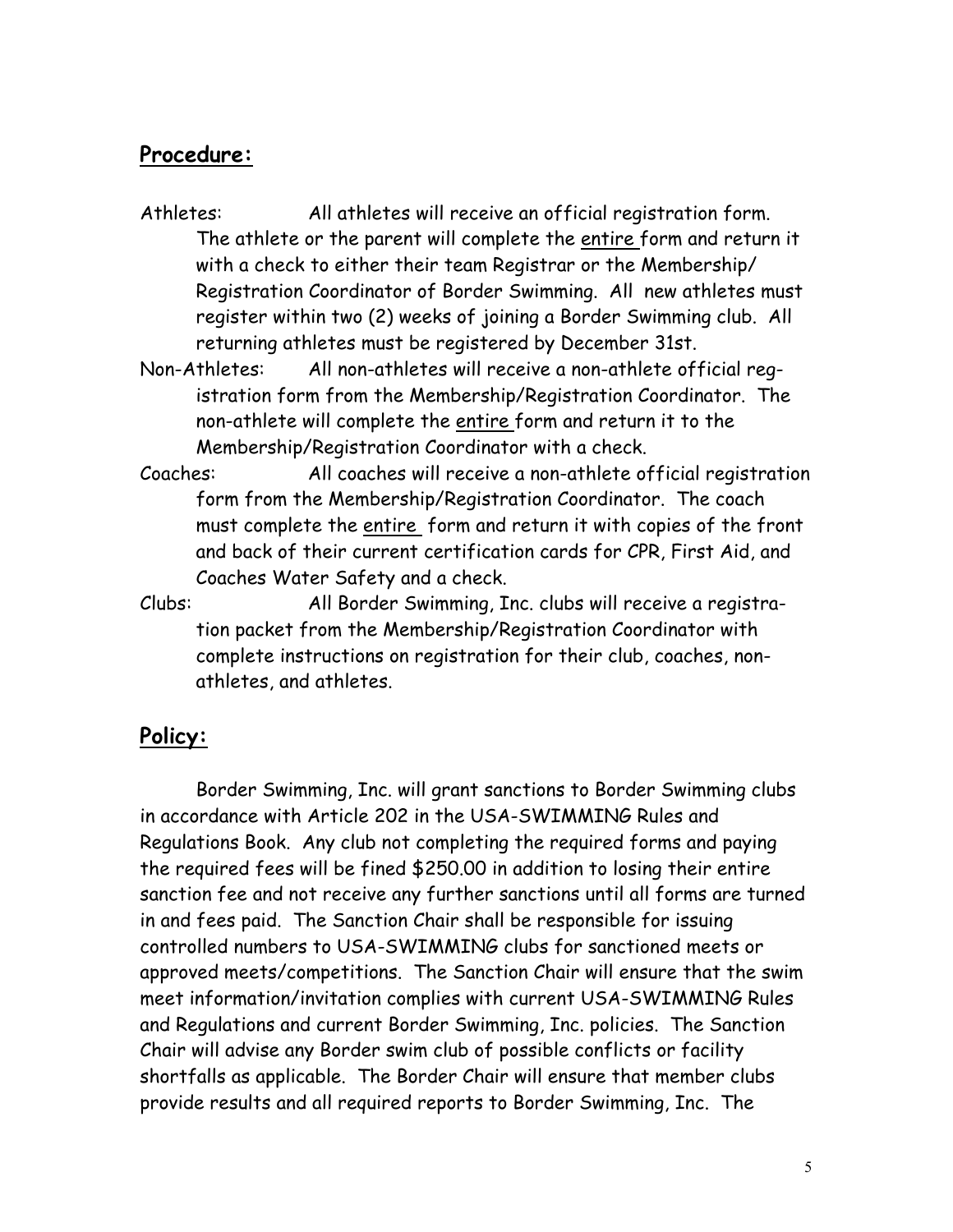Border Chair will maintain a record of all sanction requests and approvals for a period of two (2) years.

## **Procedure:**

1. The club requesting a sanction will complete the "Request For Sanction" form at least 30 days prior to the event and turn it in to the Border Swimming Sanction Chairman. A check for the sanction fee shall be attached to the form.

2. The Sanction Chair will return a copy of the form with his/her approval and a sanction number.

3. The club must return the "Border Swimming, Inc. Meet Reconciliation" form within 15 days of the completion of the meet. The entire form must be completed and a check for fees included. Three (3) copies of the final meet results must also be turned in at this time.

4. The final meet results, including final team and individual scores, shall be given to the Sanction Chairman, the Secretary, and the Records Chairman.

## **Policy:**

Border Swimming will publish Border Swimming Records at the beginning of both the Short Course and Long Course seasons. Upon achieving a Border Record, the athlete will receive a Certificate from the Border Records Chairman. Border Swimming will recognize any record set by a Border athlete at any sanctioned event or at a high school meet as long as the swim is a legal USA-SWIMMING swim.

## **Procedures:**

1. The Records Chairman shall receive a copy of meet results after every Border sanctioned meet. If a club attends an out-of-town meet, it is the clubs responsibility to get a copy of the meet results to the Records Chairman. The meet results must be signed by the Meet Referee.

2. It is also the club/coach responsibility to obtain meet results from any high school meet along with verification that the swim was a valid USA-SWIMMING swim.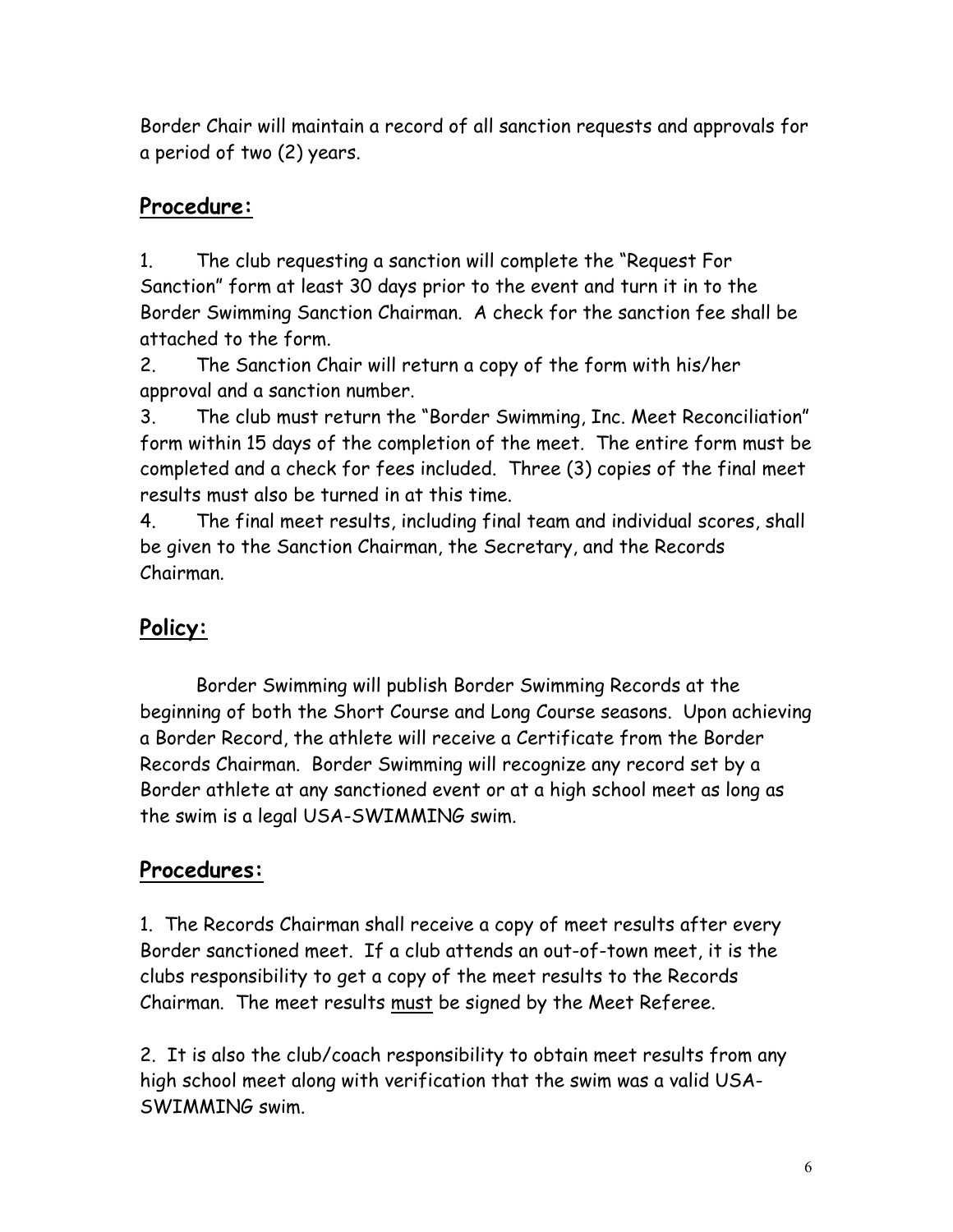## **Policy:**

Border Swimming make every effort possible to train and certify volunteers to be Referees, Starters, Stroke & Turn Officials. All Border officials need to be Non-Athlete registered members of USA-SWIMMING.

#### **Procedures:**

1. The Officials Chairman will conduct training workshops to recertify and train new officials. All officials will be required to work 3 sessions per season and take a test for their position every 2 years.

2. All Border Swimming clubs need to encourage as many parents as possible to consider becoming officials. When they have volunteers, they should get in touch with the Officials Chairman.

## **Policy:**

Border Swimming, Inc. will hold annual elections for officers, chairman, coordinators, Nominating Committee Members, and Board of Review members in the LSC on the first Monday in December.

## **Procedures:**

1. The current Nominating Committee will canvass all member clubs in Border and obtain a slate of nominees for open positions. The committee will provide the list of Nominees in November and the election shall be held in December at the monthly House of Delegate meetings.

2. In the odd-numbered years the following positions will be up for election: General Chair, Administrative Vice-Chair, Secretary, Senior Vicechair, and the Age Group Vice-chair. In the even-numbered years the following positions will be up for election: Treasurer, Technical Planning Chair, Safety Coordinator, Officials Chair, and the Membership/Registration Coordinator.

3. The term of office shall be two years. Except for the Secretary, Technical Planning Chairman, and the Membership/Registration Coordinator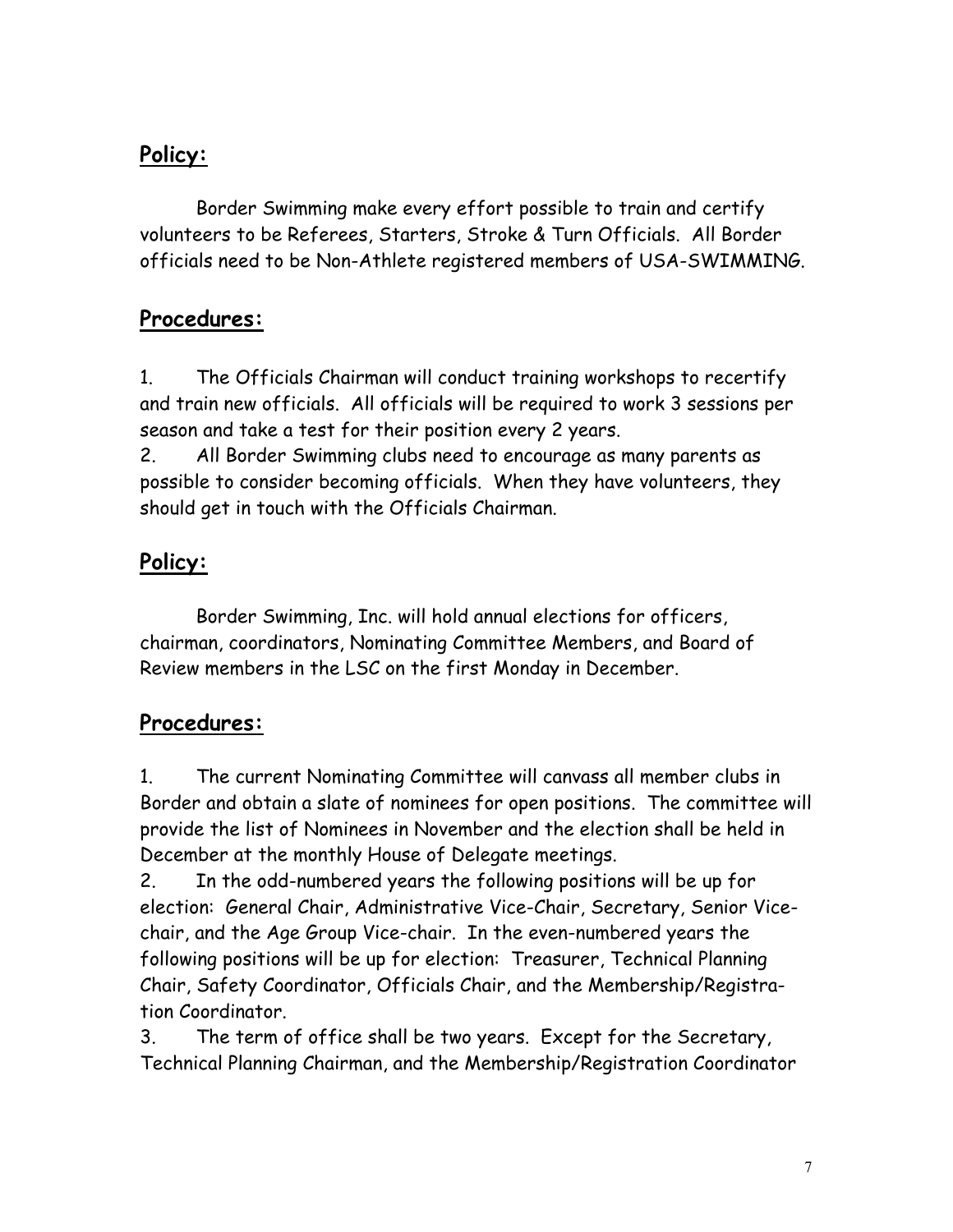no member shall serve more that 4 years in one position. They may run for the position after a two year absence.

4. When a position becomes vacant during the term, the General Chair, with the consent of the Board of Directors, shall appoint someone to fill the position until the next election.

#### **Policy:**

Each club registered with Border Swimming, Inc. shall provide at least one Team Representative and alternates to serve in the House of Delegates. Each team shall be entitled to one vote at the House of Delegate meetings.

#### **Procedures:**

1. Each team shall complete the "Delegate Authorization" form stating their official Team Representative(s) and alternates signed by the club President.

2. If the Team Representative changes for any reason, the club must submit a new "Delegate Authorization" to the General Chair.

#### **Policy:**

Border Swimming is dedicated to promoting swimming in the Border area. We support all of our members to choose the club that is best for their athlete(s). When a member/athlete decides to transfer to a different Border club, the member/athlete must notify the Membership/Registration Coordinator and make sure that all debts are settled with the former team.

If a swimmer terminates his/her association with a club without having first settled his/her debts with the former club, the club may notify the General Chairman of Border Swimming in writing as soon as possible that objection to transfer of the swimmer to another club has been made. The General Chairman will immediately contact the chairman of the Board of Review to investigate the claim of indebtedness. If none exists, the transfer will be approved, otherwise approval of transfer will be withheld. Swimmers transferring from one club to another MUST send notice of such, to the Border Swimming Membership/Registration Coordinator.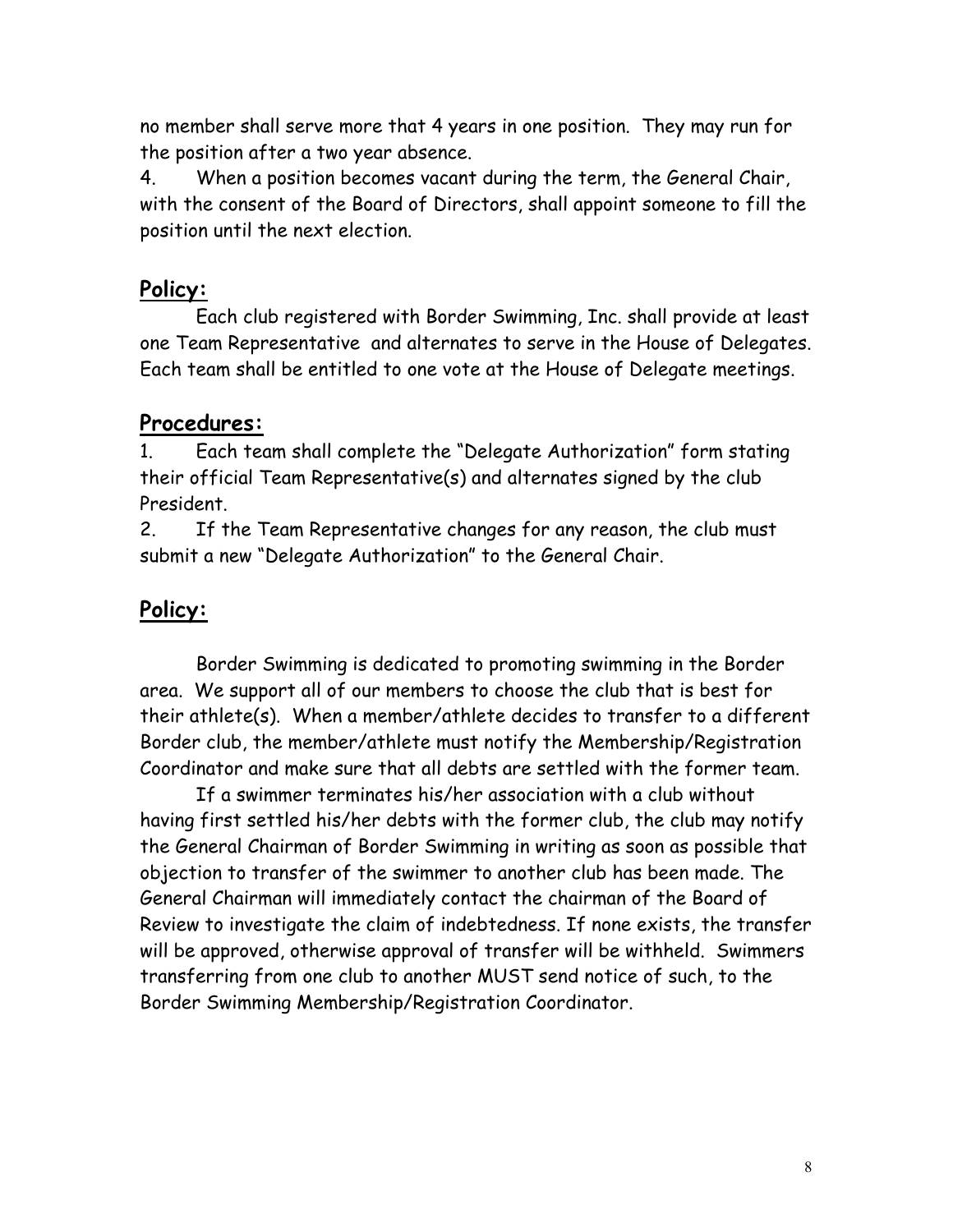## **Procedure:**

1. Any member/athlete who transfers to a new club must fill out the official USA-SWIMMING transfer form and return it to the Membership/Registration Coordinator.

2. The member/athlete must also notify their old club and make sure that all debts are paid.

3. The member/athlete who is transferring either within or outside of the LSC must swim Unattached for 120 days from the last sanctioned event in which they represented their former club.

4. All rules in the USA-SWIMMING Rules and Regulations Book in Article 303 will be followed.

## **Policy:**

Border Swimming, Inc. intends to make sure that our relationship with the City of El Paso and the County of El Paso remains cordial and beneficial to all parties concerned. Border Swimming clubs will follow guidelines established by both entities to obtain both practice times and pools for meets.

## **Procedures:**

1. All clubs will turn in the required information by the required dates to obtain practice time at the city and county pools.

2. All clubs will make arrangements, well in advance, to host a meet at any city or county pools.

## **Policy:**

Border Swimming, Inc. will have a schedule for all known events for at least 18 months in the future. The Technical Planning Chairman will meet with the clubs, coaches, and other interested parties to establish this schedule.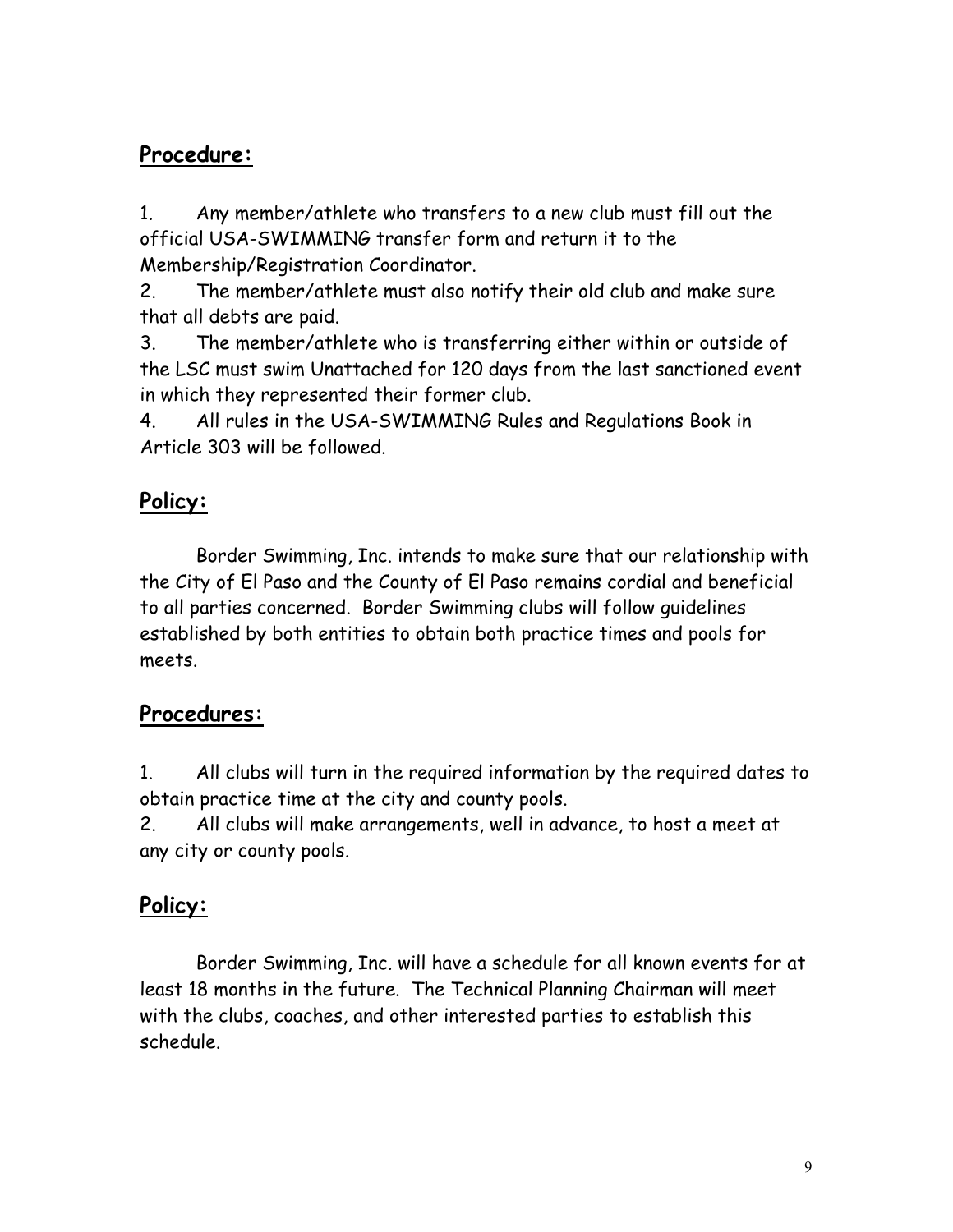## **Procedures:**

1. All clubs shall provide the Technical Planning Chairman with all required information to prepare a schedule.

2. The Technical Planning Chairman will provide the city and county with this schedule to help avoid potential scheduling conflicts.

## **Policy:**

Border Swimming will maintain accurate financial records and support the Treasurer in achieving this goal.

## **Procedures:**

1. All members of Border Swimming, Inc. who make authorized purchases for Border Swimming, Inc. **must** submit the receipt to the Treasurer in order to be reimbursed.

2. All members of Border Swimming, Inc. who make deposits to Border Swimming accounts must provide the Treasurer with a complete report of the deposit.

3. Only the Treasurer and General Chair are authorized to make financial arrangements for Border Swimming, Inc.

## **Policy:**

Border Swimming, Inc. intends to provide a safe atmosphere for all of its members. If an accident of any kind occurs, the club must make a full report of the incident to the Safety Coordinator.

#### **Procedures:**

1. Obtain the necessary forms from the Safety Coordinator, fill them out completely, and return them to the Safety Coordinator.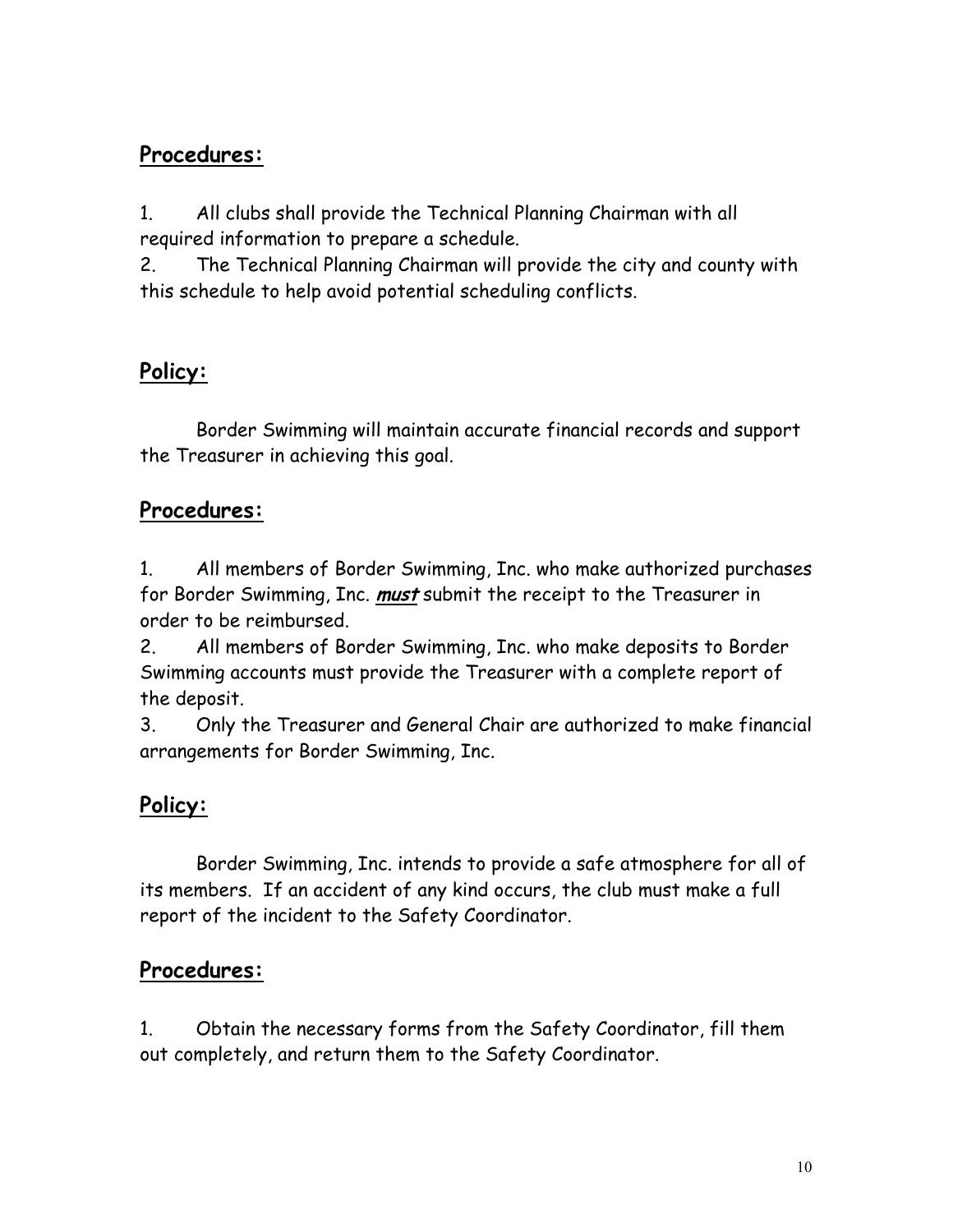#### **Border Job Descriptions**

Duties and Powers:

The duties and powers of the officers and other Board Members shall be to attend and participate in all meetings of the House of Delegates and the Board of Directors and as follows:

#### **General Chair:**

1 - shall oversee and have general charge of the management, business, operations, affairs and property of BD

2 - general supervision over its officers and agents;

3 - shall call meetings when and where deemed necessary

4 - shall preside at all meetings

5 - with the advice and consent of the Board of Directors, shall appoint committee chairmen and members for standing and special committees or coordinators as may be necessary to permit BD to effectively, efficiently and economically conduct its affairs.

6 - The General Chairman shall report to the Board of Directors all matters within the General Chairman's knowledge that the Board of Directors should consider in the best interests of BD

7 - Other powers and duties set forth in BD's Policies and Procedures Manual.

#### **Administrative Chair:**

1 - shall conduct meetings in the absence of the General Chairman

2 - at the request of the General Chairman or in the event of the disability of the General Chairman, shall perform all of the duties of the General Chairman, and when so acting shall have all of the powers of the General Chairman.

3 - The Administrative Vice-chairman shall chair, and have general charge of the business, affairs and property of the division that administers BD business and affairs.

4 - The Administrative Vice-chairman shall aid in the development of policy and the coordination of the internally and with other divisions, and committees and coordinators.

5 - The Administrative Division shall be responsible for the creation and

maintenance of BD's Policies and Procedures Manual

6 - Other powers and duties set forth in BD's Policies and Procedures Manual.

7 - Take charge of the Administrative Division and it's following functions:

| Awards Banquet           | <b>OVCs</b>                    |
|--------------------------|--------------------------------|
| Bylaws/Legislation/Rules | Personnel                      |
| Club Development         | <b>Public Relations</b>        |
| Computer                 | Publications/Newsletter        |
| <b>Elections</b>         | Policies and Procedures Manual |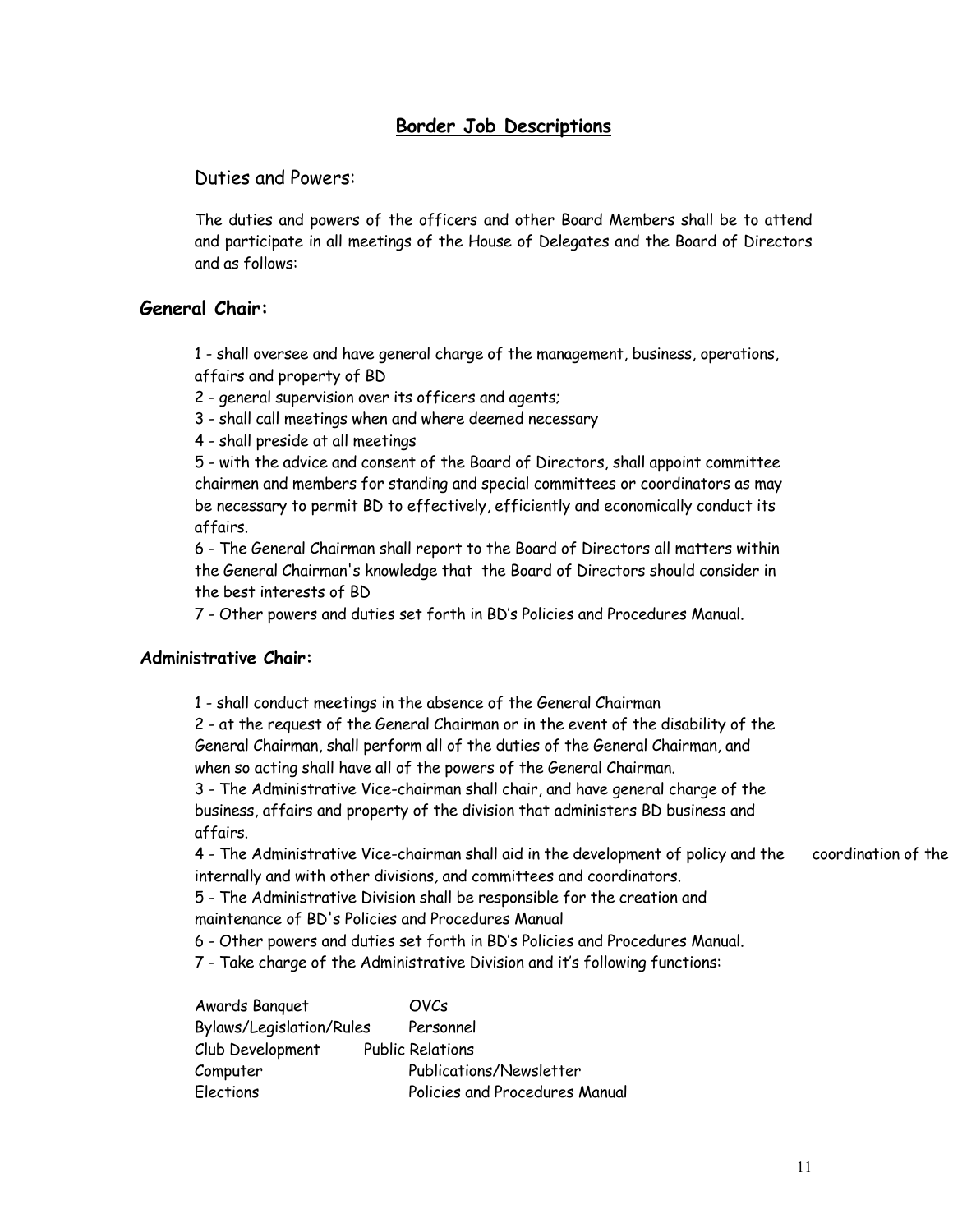| Equipment               | Records/Top 16 Tabulation              |
|-------------------------|----------------------------------------|
| Insurance               | Swimquide/Parents Manual               |
| Secretary               | Legal (General Counsel, if applicable) |
| Membership/Registration | <b>Special Events</b>                  |

#### **Senior Vice-Chairman:**

1 - shall chair and have general charge of the affairs and property of the Committee that develops and conducts the senior swimming program of BD.

2- The Senior Vice-chairman serves a liaison to the Athlete Representatives and the Athletes Committee

3 - shall be responsible to see that the Athlete Representatives elections are held in accordance with these Bylaws.

4 - Other powers and duties set forth in BD's Policies and Procedures Manual.

5 - Take charge of the Senior Division and it's following functions:

| Awards                 | Meet Sponsorship |
|------------------------|------------------|
| Camps/Clinics          | <b>Officials</b> |
| <b>Meet Evaluation</b> | <b>OVCs</b>      |
| Meet Management        | Safety           |
| <b>Meet Sanctions</b>  |                  |

#### **Age Group Vice-Chairman:**

1 - The Age Group Vice-chairman shall chair and have general charge of the affairs and property of the Committee that develops and conducts the age group swimming program of BD.

2 - Other powers and duties set forth in BD's Policies and Procedures Manual.

3 - Take charge of the Age Group Division and it's following functions:

| <b>Adaptive Swimming</b> | Program Development       |
|--------------------------|---------------------------|
| Age Group                | <b>Technical Planning</b> |
| Camps/Clinics            | Time Standards            |
| Zone Team                |                           |

#### **Secretary:**

1 - The Secretary shall be responsible for keeping a record of all meetings of the House of Delegates and Board of Directors

2 - conducting official correspondence, issuing meeting and other notices and making such reports to USA-SWIMMING as are required by Article 608 of the

#### Bylaws

3 - shall perform the other duties incidental to the office of Secretary.

4 - The Secretary shall be custodian of the records and the seal of BD, and attest the execution of, and cause the seal to be affixed to, all duly authorized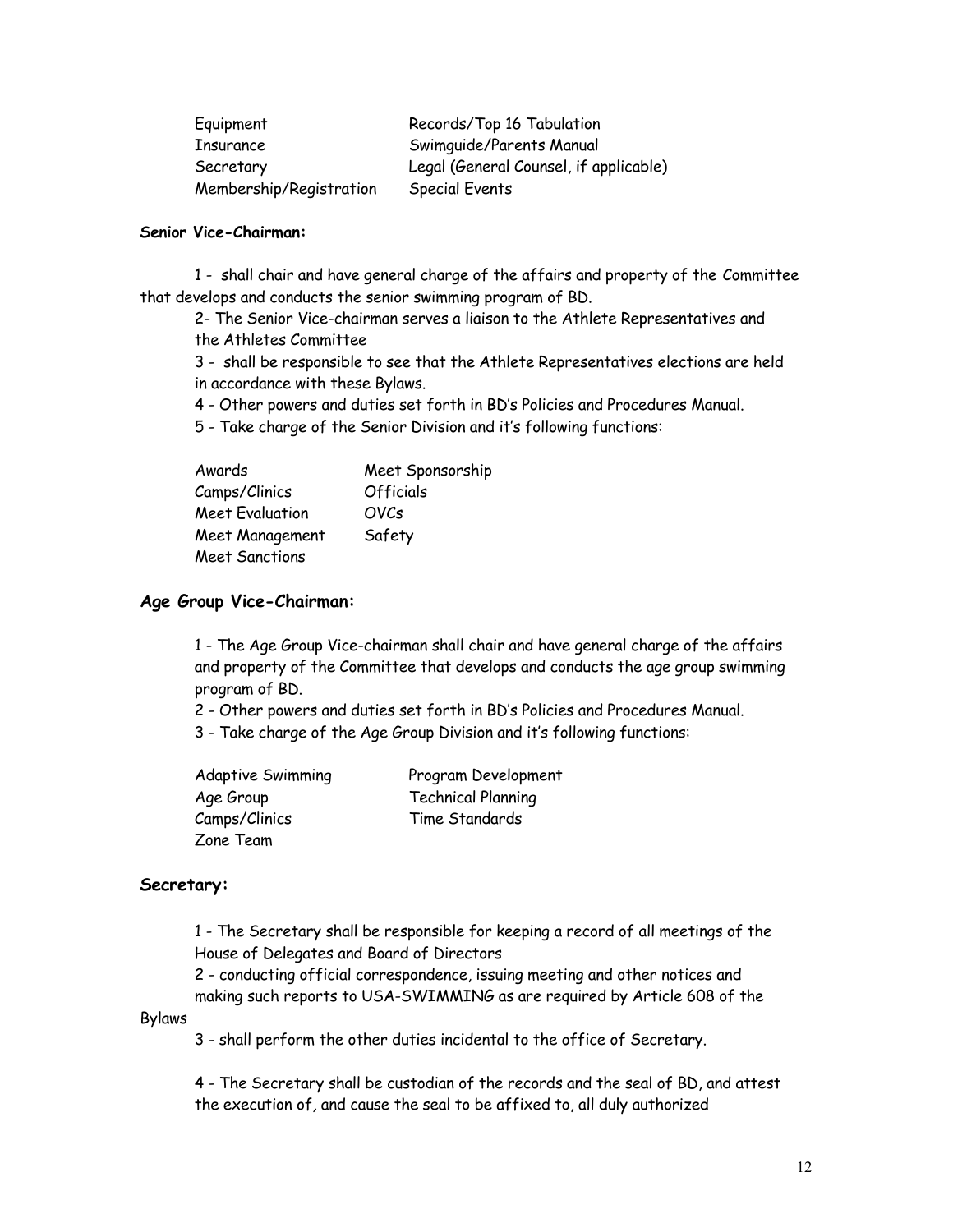#### instruments.

5 - The Secretary shall cause to be kept in the safe-keeping of the Secretary, copies of all minutes, official correspondence, meeting and other notices, and any other records of BD and the BD corporate seal.

6 - Other powers and duties set forth in BD's Policies and Procedures Manual.

#### **Treasurer:**

1 - The Treasurer shall be the principal receiving and disbursing officer of BD. Except as otherwise directed by the Board of Directors

2 - the Treasurer shall receive all moneys, incomes, fees and other receipts of BD and pay all bills, salaries, expenses and other disbursements approved by an authorized officer, committee chairman, the Board of Directors or the House of Delegates, or required to be paid pursuant to Section 610.3.12.

3 - When authorized by the Board of Directors, income and expenses may be received and paid by a division, officer, or committee or coordinator, provided that the division, officer or committee or coordinator promptly submits to the Treasurer an itemized report, duly attested by the division, officer, or committee chairman or coordinator and either within the approved budget of such division, officer, or committee or coordinator, or authorized by the Board of Directors or the House of Delegates.

4 - The Treasurer shall be a member of the Finance Committee but may not be its chairman.

5 - The Treasurer shall issue a monthly listing the current budget variances by line item, all receipts, all expenditures and the current fund and account balances for the preceding month and for the fiscal year to date, together with such other items as the General Chairman or the Board of Directors may direct.

6 - The Treasurer shall cause to be kept in the safe-keeping of the Treasurer correct books of account and other financial records of all its affairs and transactions and such duplicate books of account as the Board of Directors or the Treasurer shall determine;

 7 **-** upon request and at reasonable hours cause such books or duplicates thereof to be exhibited to any member of the Board of Directors and upon application and at reasonable hours cause the monthly financial reports and the annual audited financial statement to be exhibited to any member of BD or USA-SWIMMING;

8 **-** cause BD to be in compliance with the requirements of Section 608.4;

9 - have the power to require from the officers, committee chairmen, coordinators, or agents of BD reports or statements giving such information as the Treasurer may determine to be appropriate or helpful with respect to any and all financial transactions of BD;

10 - make the books and records available and otherwise fully cooperate with those conducting the annual audit of accounts of BD and cause the preparation and timely filing of all required federal, state and local tax returns, and other financial and tax reports with the applicable government official, and forward a copy of the annual financial statement and audit report and any federal tax return to the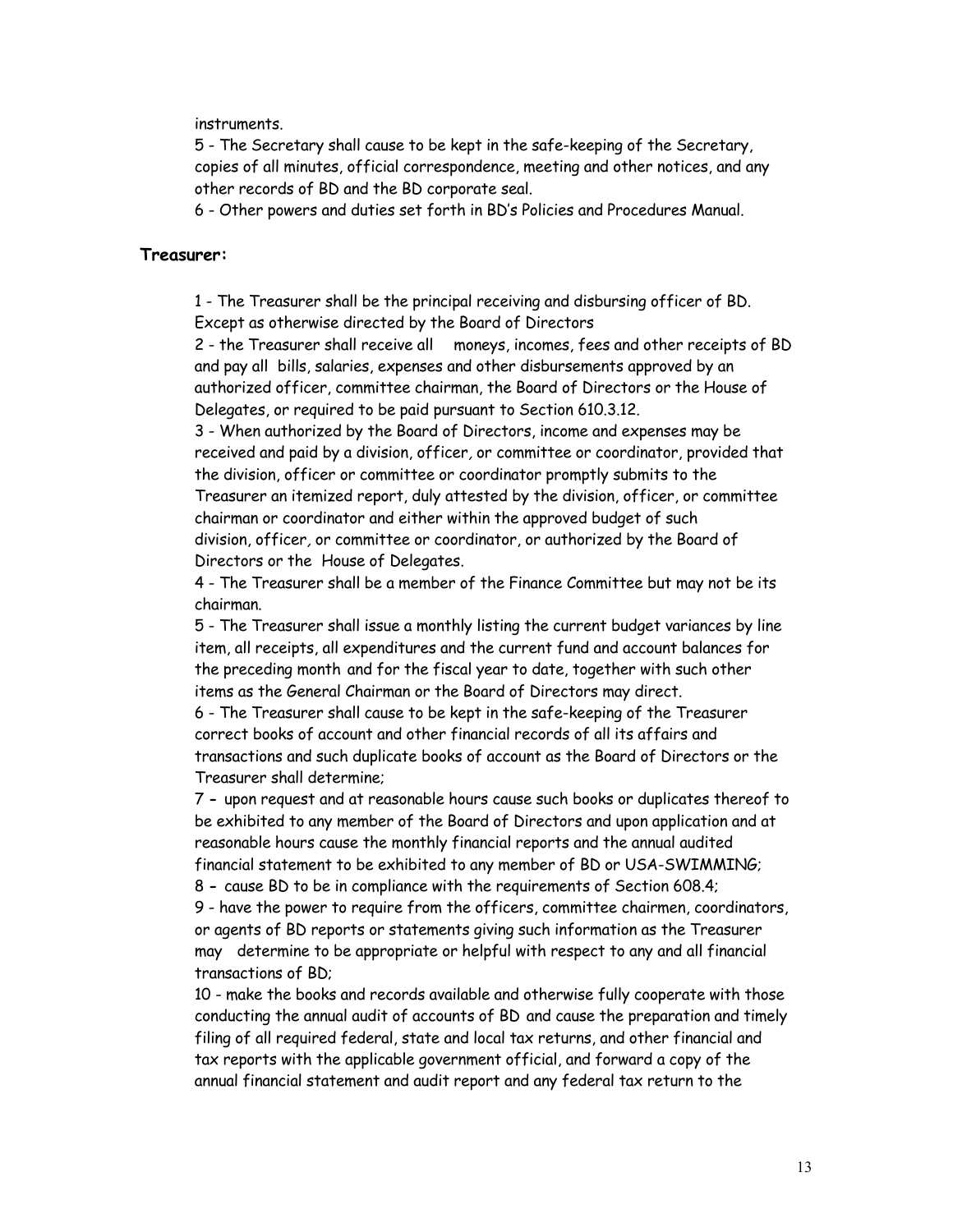Secretary for submission to the Board of Directors and USA-SWIMMING national headquarters in accordance with Sections 608.2 and 608.3;

11 - have the power to appoint one or more assistant treasurers and delegate to them one or more of the Treasury functions, or parts thereof;

12 - in general, perform all the other duties incident to the corporate treasury function.

13 - Other powers and duties set forth in BD's Policies and Procedures Manual.

14 - Take charge of the Finance Division and it's following functions:

Audit Budget Finance Marketing/Sponsorship Swim-a-thon Tax

#### **Safety Coordinator:**

1 - The Safety Coordinator shall be responsible for coordinating safety enhancement and training opportunities as needed;

2 - disseminate USA-SWIMMING safety education information to all Group Members, athletes, coaches and officials of BD.

3 - The Safety Coordinator shall develop safety education programs and policy for BD and make recommendations regarding those programs and policies and their implementation to the applicable division Vice-chairmen and the Board of Directors. 4 - When approved by the Board of Directors, the Safety Coordinator shall be responsible for the coordination of their implementation by the Club Members.

5 - The Safety Coordinator shall prepare and transmit the reports required

pursuant to Section 608.7.

6 - Other powers and duties set forth in BD's Policies and Procedures Manual.

#### **Technical Planning Chairman:**

1 **-** The Technical Planning Chairman shall chair, and have general charge of the business affairs and property of the Technical Planning Committee, which is responsible for long-range planning regarding the swimming programs conducted by BD

2 - continuing review and development of the BD philosophy and for advising other committees and divisions regarding the implementation of that philosophy in the context of BD's swimming programs.

3 - The Technical Planning Chairman shall also be the liaison between BD and the City of El Paso Aquatics Division and the County of El Paso.

4 - Other powers and duties set forth in BD's Policies and Procedures Manual.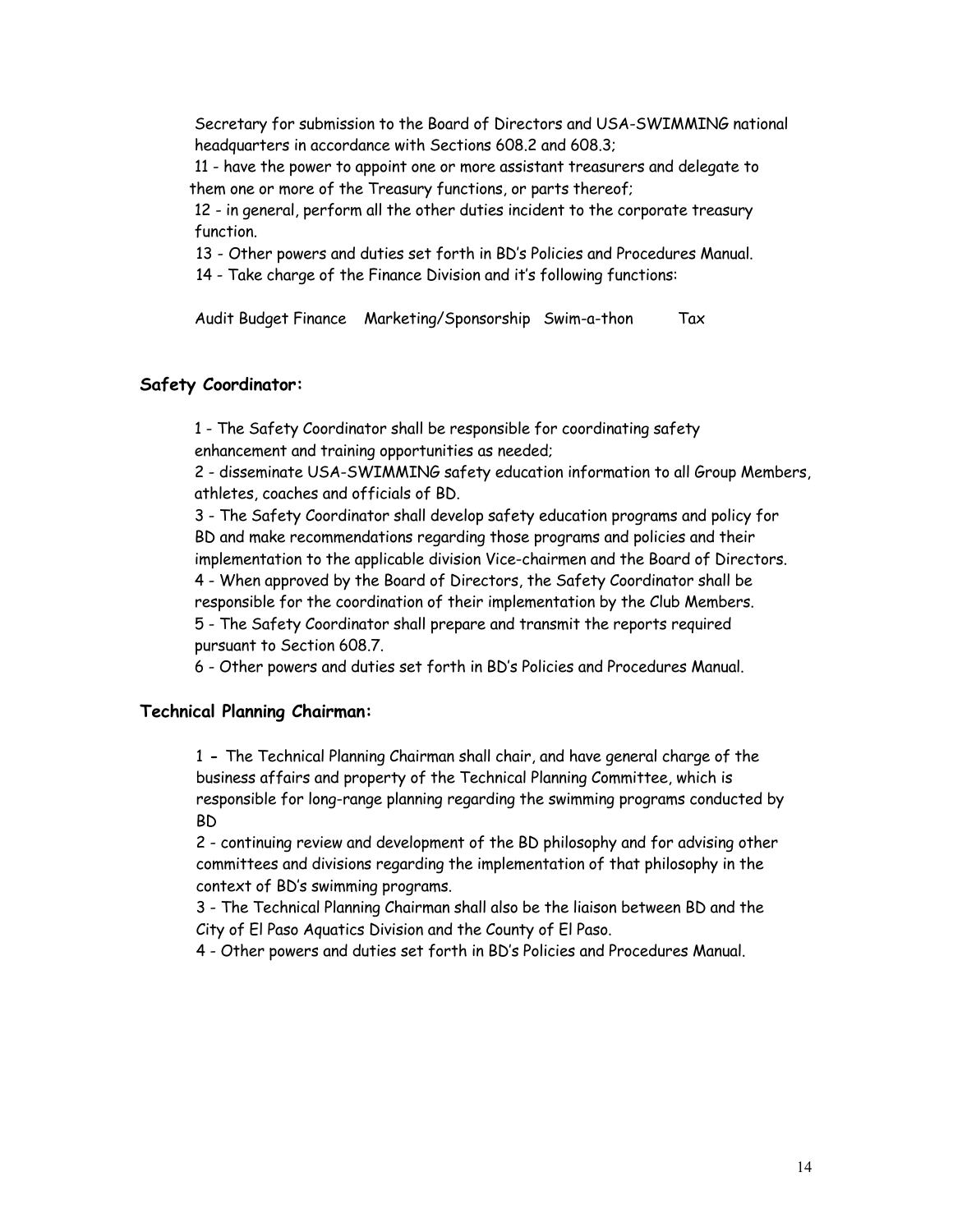#### **Membership/Registration Coordinator:**

1 - The Membership/Registration Coordinator is authorized and obligated to conduct the registration of Group and Individual Members

2 - supervise the transmission of registration information to USA-SWIMMING and assist in the preparation of the reports required by Section 608.6

3 - together with such additional reports as may be requested by USA-SWIMMING, the Board of Directors the Administrative Vice-chairman or the Finance Vicechairman.

4 - Other powers and duties set forth in BD's Policies and Procedures Manual.

#### **Officials Chairman:**

1 - The Officials Chairman shall chair the Officials Committee which is responsible for recruiting, training, certifying and supervising officials for BD.

2 - The Officials Chairman shall be a referee certified by BD and each member of the Officials Committee shall be a certified official of BD.

3 - Other powers and duties as set forth in BD' Policies and Procedures Manual.

#### **Coach Representative:**

1 **-** The Coach Representative shall serve as a liaison between the coaches who are members of BD and the Board of Directors and House of Delegates.

2 - The Senior Coach Representative shall chair the Coaches' Committee.

3 - Other powers and duties set forth in BD's Policies and Procedures Manual.

#### **Athlete Representative:**

1 - The Athlete Representatives shall serve as the liaison between the athletes who are members of BD and the Board of Directors and House of Delegates.

2 - Other powers and duties set forth in BD's Policies and Procedures Manual.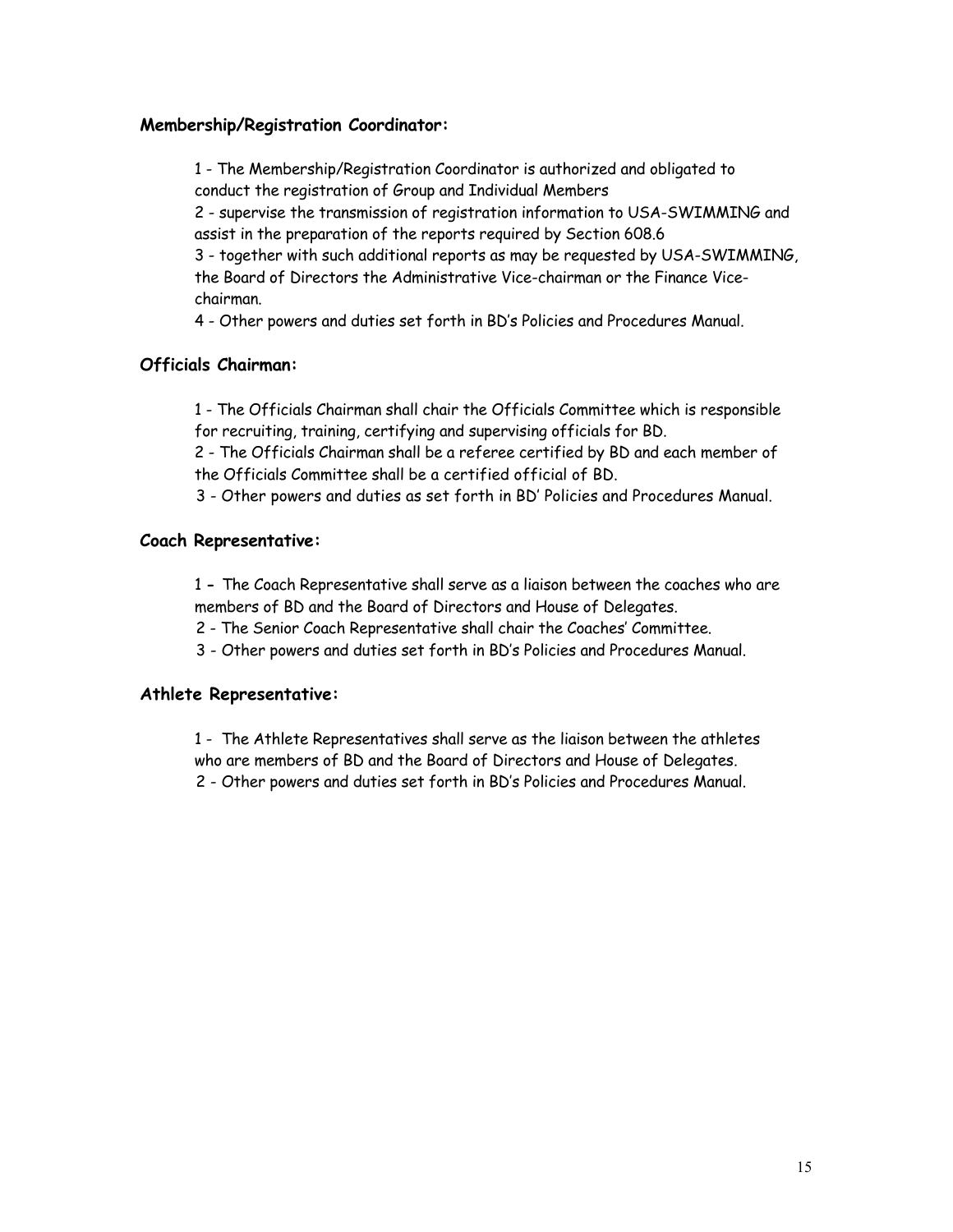## **BORDER SWIMMING, INC. REQUEST FOR SANCTION**

|                               | requests a sanction for                                            |
|-------------------------------|--------------------------------------------------------------------|
|                               | to be held on                                                      |
| at                            | $\blacksquare$ The full meet information is                        |
| attached.                     |                                                                    |
|                               | $\_$ agrees to follow the current                                  |
|                               | requirements for obtaining a sanction in the current issue of      |
|                               | USA-SWIMMING Rules and Regulations.                                |
|                               | has attached in a check in the                                     |
|                               | amount of __________ for the sanction fee. ______                  |
|                               |                                                                    |
|                               | Border Swimming Meet Reconciliation, a check for all fees          |
|                               | required, and 3 copies of the final meet results within 15 days    |
|                               | after the completion of the meet, we will forfeit the entire       |
|                               | sanction fee. We also agree that we will be responsible for a late |
| fee of \$250.00 at that time. |                                                                    |
|                               |                                                                    |

Meet Director **Date** 

\_\_\_\_\_\_\_\_\_\_\_\_\_\_\_.

\*\*\*\*\*\*\*\*\*\*\*\*\*\*\*\*\*\*\*\*\*\*\*\*\*\*\*\*\*\*\*\*\*\*\*\*\*\*\*\*\*\*\*\*\*\*\*\*\*\*\*\*\*\*\*\*\*\* \*\*

 $\overline{\phantom{a}}$  , and the contract of the contract of the contract of the contract of the contract of the contract of the contract of the contract of the contract of the contract of the contract of the contract of the contrac

In granting this sanction it is hereby understood and agreed that USA-Swimming shall be free from any liabilities for claims for damage arising by reason of injuries to anyone during the conduct of the event. I hereby grant a sanction for the listed event. The official sanction number is

I hereby deny a sanction for the listed event. I have attached a letter of explanation.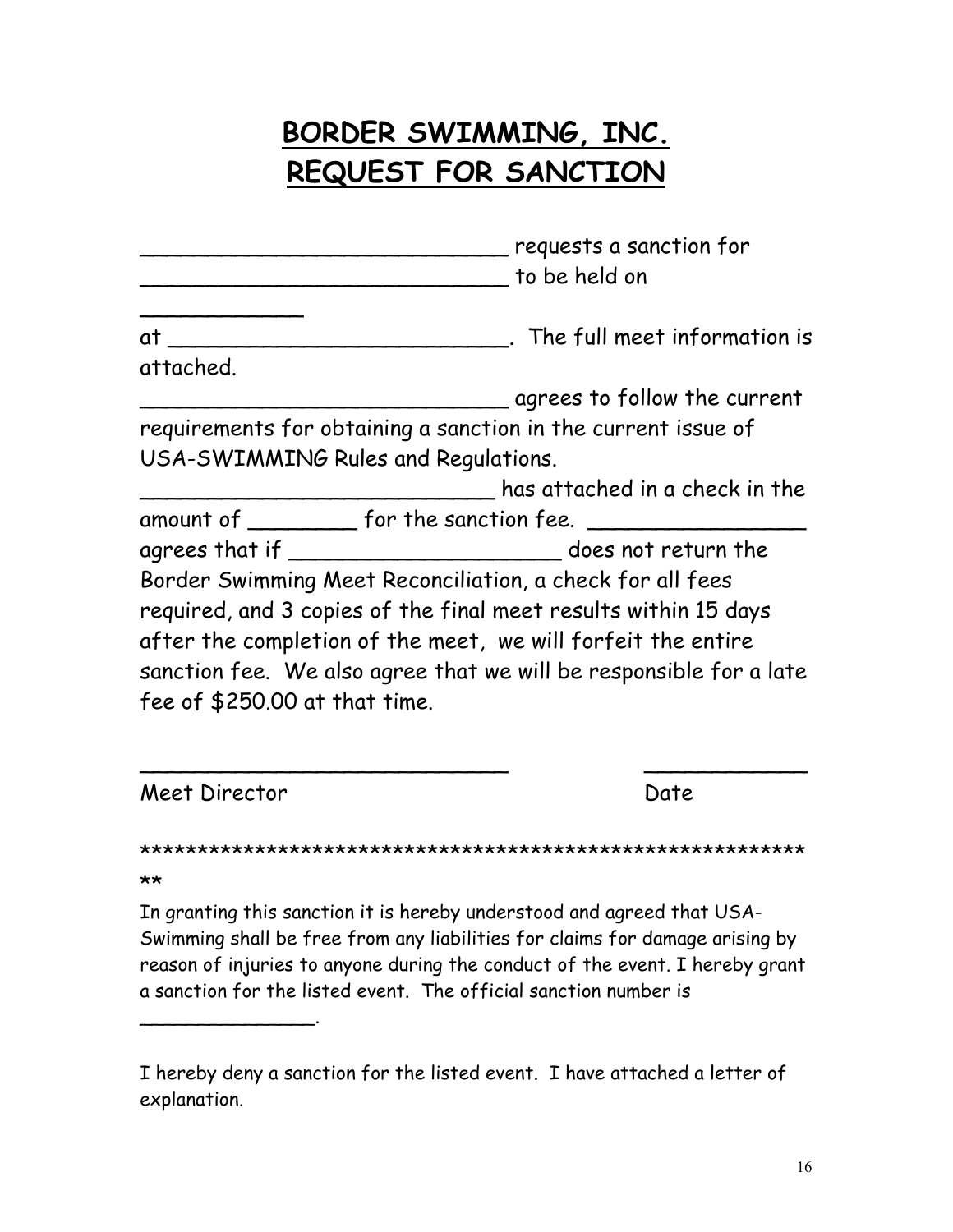Sanction Chairman Date Date

**\_\_\_\_\_\_\_\_\_\_\_\_\_\_\_\_\_\_\_ \_\_\_\_\_\_\_\_\_**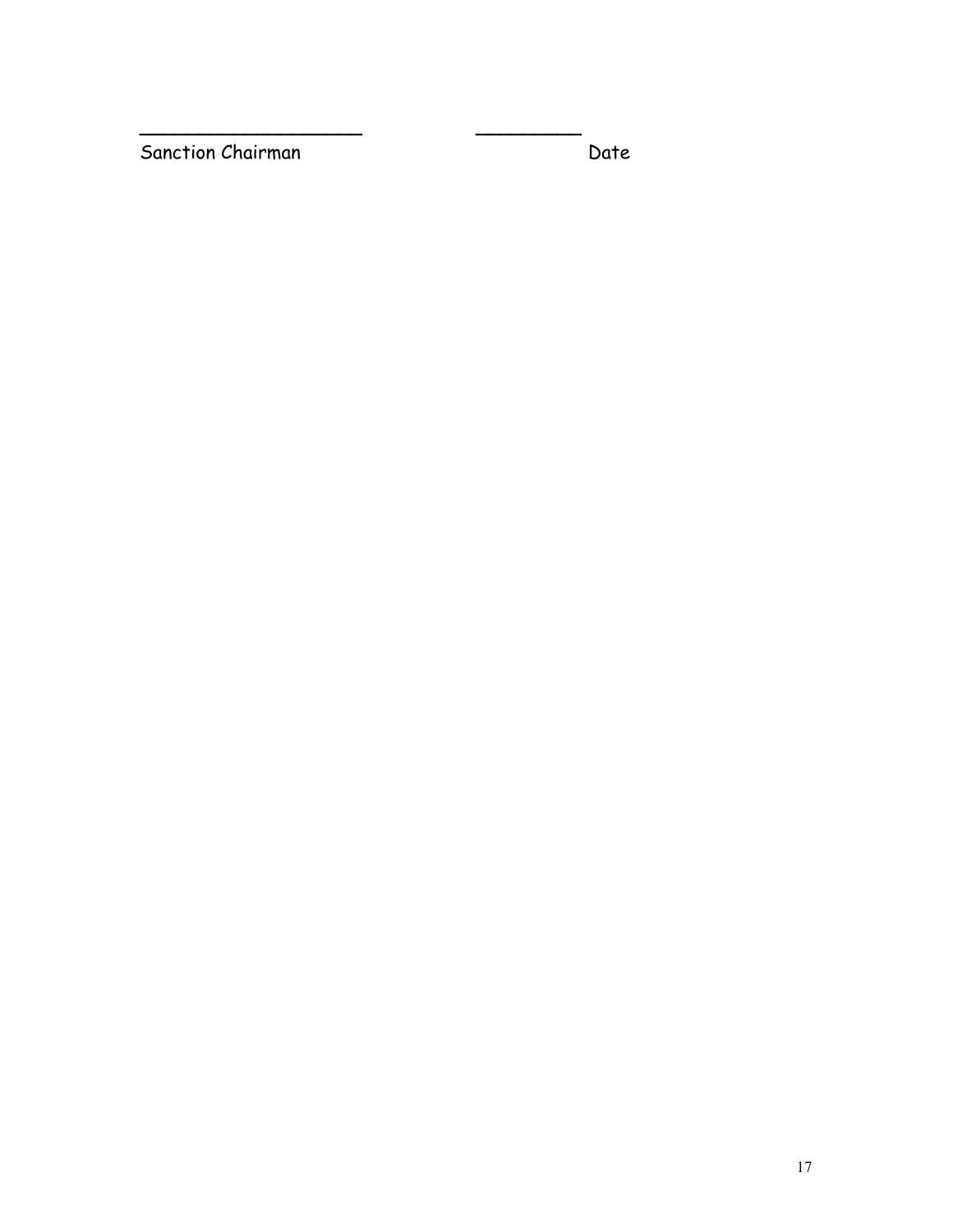## **Border Swimming, Inc. Meet Reconciliation Form**

|                                                                |                                                                        |                                        | Event:_______________________________Held at:___________________________________                                                                                                                                               |     |
|----------------------------------------------------------------|------------------------------------------------------------------------|----------------------------------------|--------------------------------------------------------------------------------------------------------------------------------------------------------------------------------------------------------------------------------|-----|
|                                                                |                                                                        |                                        |                                                                                                                                                                                                                                |     |
|                                                                |                                                                        | Santion #: Sanction Fee: Sanction Fee: |                                                                                                                                                                                                                                |     |
| Income:                                                        |                                                                        |                                        |                                                                                                                                                                                                                                |     |
|                                                                | Entry Fees:                                                            |                                        | $\frac{1}{2}$                                                                                                                                                                                                                  |     |
|                                                                | <b>Heat Sheet</b>                                                      |                                        | $\frac{1}{2}$                                                                                                                                                                                                                  |     |
|                                                                | Concessions                                                            |                                        | $\frac{1}{2}$                                                                                                                                                                                                                  |     |
|                                                                | Merchandise                                                            |                                        | $\frac{1}{2}$                                                                                                                                                                                                                  |     |
|                                                                | Advertisement/Sponsors                                                 |                                        | $\updownarrow$                                                                                                                                                                                                                 |     |
| <b>Total Income:</b>                                           |                                                                        |                                        | \$__                                                                                                                                                                                                                           |     |
| Expenses:                                                      |                                                                        |                                        |                                                                                                                                                                                                                                |     |
|                                                                | Pool Rental                                                            |                                        |                                                                                                                                                                                                                                |     |
|                                                                | Equipment Rental                                                       |                                        |                                                                                                                                                                                                                                |     |
|                                                                | Awards                                                                 |                                        | $\frac{1}{2}$                                                                                                                                                                                                                  |     |
|                                                                | Concessions                                                            |                                        | and the state of the state of the state                                                                                                                                                                                        |     |
|                                                                | Hospitality                                                            |                                        |                                                                                                                                                                                                                                |     |
|                                                                | Postage                                                                |                                        | $\frac{1}{2}$                                                                                                                                                                                                                  |     |
|                                                                | Printing                                                               |                                        |                                                                                                                                                                                                                                |     |
|                                                                | <b>Sanction Fee</b>                                                    |                                        |                                                                                                                                                                                                                                |     |
|                                                                | Miscellaneous                                                          |                                        |                                                                                                                                                                                                                                |     |
|                                                                |                                                                        |                                        |                                                                                                                                                                                                                                |     |
|                                                                |                                                                        |                                        |                                                                                                                                                                                                                                |     |
|                                                                | 3                                                                      |                                        | $\frac{1}{2}$                                                                                                                                                                                                                  |     |
| <b>Total Expenses</b>                                          |                                                                        |                                        | \$                                                                                                                                                                                                                             |     |
| Profit (Loss)                                                  |                                                                        |                                        |                                                                                                                                                                                                                                | \$. |
|                                                                | Please mail one check to Border Swimming, Inc. for the following fees: |                                        |                                                                                                                                                                                                                                |     |
| Total number of swimmers _____ x \$5.00 Border Surcharge       |                                                                        | \$.                                    |                                                                                                                                                                                                                                |     |
| <b>Equipment Rental Fee:</b>                                   |                                                                        |                                        | \$                                                                                                                                                                                                                             |     |
| *Optional - subtract \$200.00 of sanction fee from check total |                                                                        | <u>-200.00</u>                         |                                                                                                                                                                                                                                |     |
|                                                                |                                                                        |                                        | <b>Total to Border</b>                                                                                                                                                                                                         |     |
|                                                                |                                                                        |                                        | Phone: the contract of the contract of the contract of the contract of the contract of the contract of the contract of the contract of the contract of the contract of the contract of the contract of the contract of the con |     |
|                                                                |                                                                        |                                        |                                                                                                                                                                                                                                |     |
|                                                                |                                                                        |                                        | I have attached a check for the fees owed and three (3) copies of the final meet results.                                                                                                                                      |     |

Signature

 $\overline{\phantom{a}}$  , and the contract of the contract of the contract of the contract of the contract of the contract of the contract of the contract of the contract of the contract of the contract of the contract of the contrac